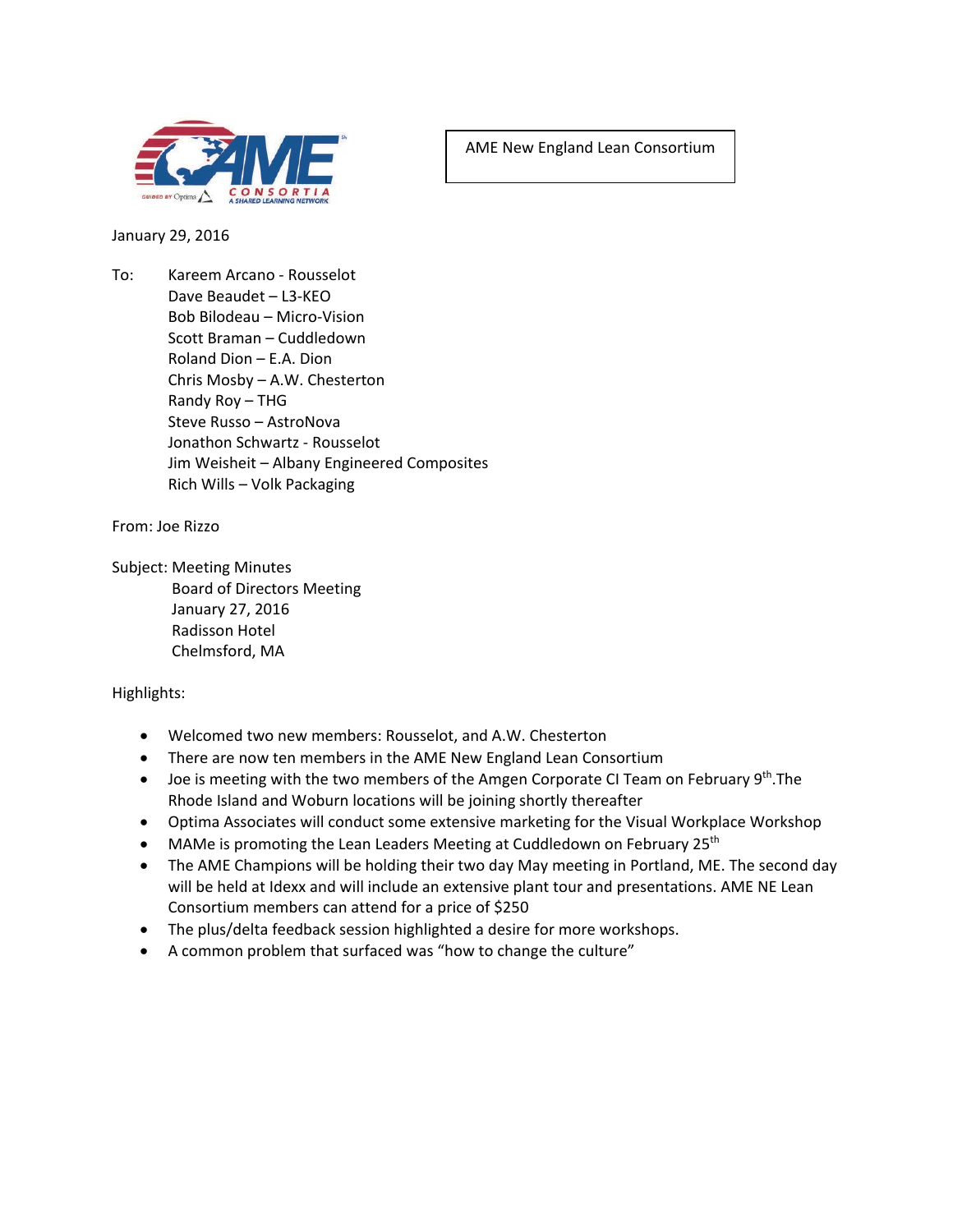### Agenda

| $10:30 - 11:00$ am | <b>Arrival/Social Period</b>      |
|--------------------|-----------------------------------|
| $11:00 - 11:20$ am | Welcome and Introductions         |
| $11:20 - 11:30$ am | Review Agenda                     |
| $11:30 - 11:45$ am | Consortium Update                 |
| $11:45 - N$ oon    | Plus/Delta Feedback Session       |
| Noon - 12:30 pm    | Working Lunch                     |
| $12:30 - 12:40$ pm | Visual Workplace Workshop         |
| $12:40 - 12:50$ pm | Lean Leaders Meeting - Cuddledown |
| $12:50 - 1:10$ pm  | Schedule for next six months      |
| $1:10 - 1:25$ pm   | <b>New Business</b>               |
| $1:25 - 1:30$ pm   | Adjourn                           |

## Consortium Update

- The Consortium added three new members over December and January
	- o Rousselot of Peabody, MA, producer of gelatins
	- o A.W. Chesterton of Groveland, MA, manufacturer of seals and gaskets
	- o E.A. Dion of Attleboro, MA, manufacturer of jewelry and pins
- Joe is meeting with the two members of the Amgen Corporate CI Team on February 9th.The Rhode Island and Woburn locations will be joining shortly thereafter.
- MAMe is promoting the Lean Leaders Meeting at Cuddledown on February 25th

## Working Lunch

- Joe expressed disappointment that he was not doing any training or consulting for the AME NE Lean Consortium members, but was doing some great things for his consulting clients. Joe invited the members to visit his web-site at [www.leanisgreenllc.com](http://www.leanisgreenllc.com/)
- **Action Item:** Joe will send the descriptions of his training modules to all the members
- **Action Item:** Joe will contact Karen Doherty at the Mount Wachusett Community College and inquire about Workforce Training Grants for the Massachusetts companies.

## Visual Workplace Workshop

- Optima Associates will conduct some extensive marketing for the Visual Workplace Workshop
- THG will promote the event to their customer base
- Joe will send flyers to selected contacts
- Members that are planning to attend are urged to register sooner rather than later

## Lean Leaders Meeting at Cuddledown on February 25<sup>th</sup>

- MAMe is promoting the Lean Leaders Meeting at Cuddledown on February 25th
- Joe will send flyers to selected contacts